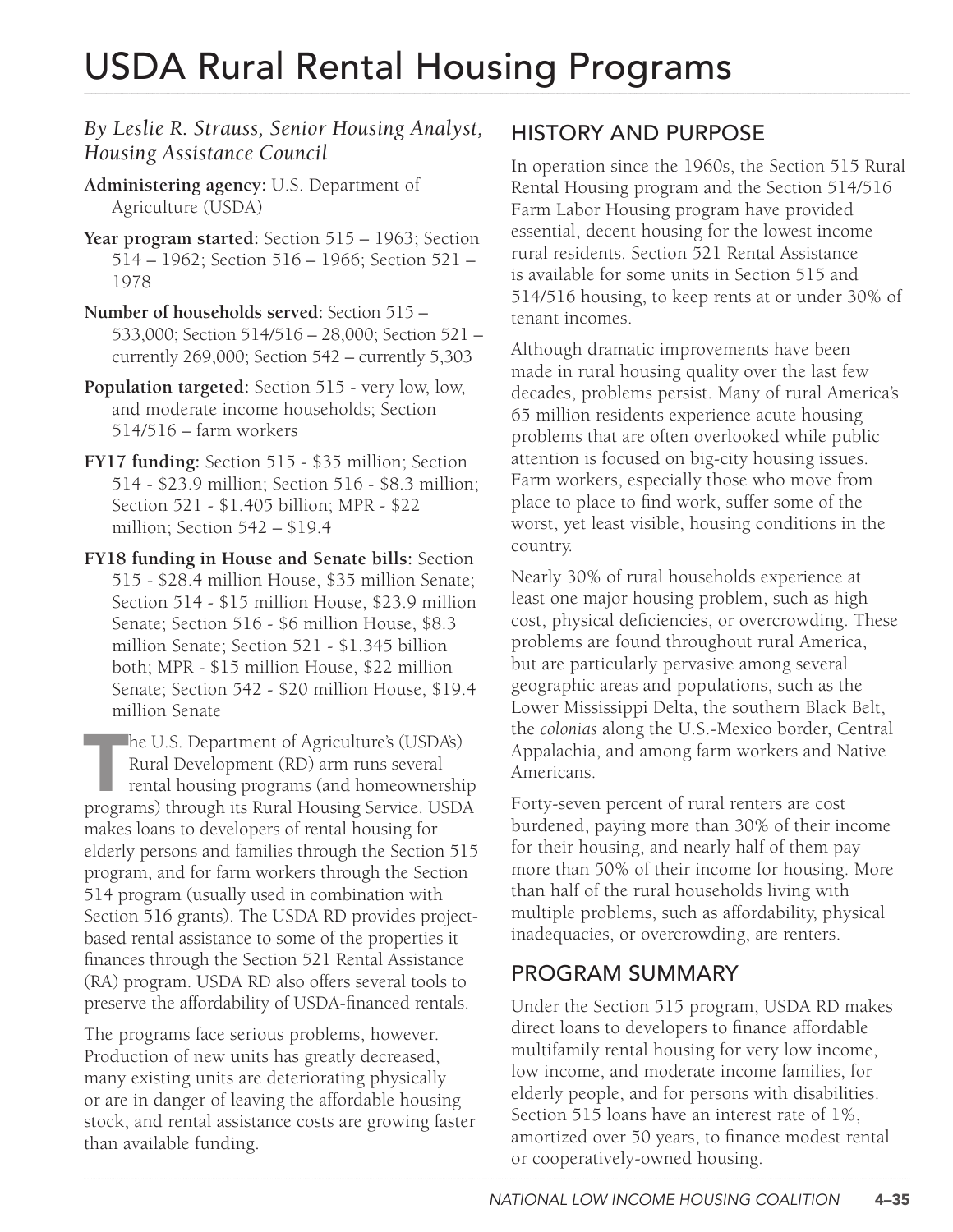The Section 514 farm worker housing program also makes direct loans; they have a 1% interest rate for 33 year terms. Some Section 514 borrowers, such as nonprofits, are also eligible for Section 516 grants.

Sections 515 and 514/516 funds can be used for new construction as well as for the rehabilitation of existing properties. Funds may also be used to buy and improve land, and to provide necessary facilities such as water and waste disposal systems. However, no new rental properties have been developed under Section 515 since 2011; the program's entire appropriation for the last several years has been used to preserve existing units.

Very low, low, and moderate income households are eligible to live in Section 515-financed housing. Section 514/516 tenants must receive a substantial portion of their incomes from farm labor. Residents' incomes average about \$12,960 per year. The vast majority (92%) of Section 515 tenants have incomes less than 50% of area median income. More than half of the assisted households are headed by elderly people or people with disabilities.

Section 514/516 loans are made available on a competitive basis each year, using a national Notice of Funding Availability (NOFA). Beginning in FY12, USDA has not issued NOFAs for Section 515 loans; instead, it has used all of its Section 515 funds for preservation purposes.

**Preservation.** To avoid losing affordable housing, preservation of existing affordable units is essential. Three factors pose challenges for preserving units in developments with owners who are still making payments on Section 515 or 514 mortgages.

First, many Section 515 and 514 mortgages are nearing the end of their terms. Almost 900 properties (containing 21,400 units) will be able to pay off their mortgages by 2027, and the pace of mortgage maturities will increase starting in 2028. Since USDA Section 521 Rental Assistance (RA) is available only while USDA financing is in place, when a USDA mortgage is fully paid off the property also loses its RA. The USDA can offer Section 542 vouchers for tenants when a mortgage is prepaid, but not when a mortgage matures. Advocates are exploring ways to protect tenants when USDA mortgages mature. Possibilities include offering new or reamortized USDA mortgages

so that RA can continue; providing vouchers; or "decoupling" RA from USDA mortgages so RA can continue even when a mortgage has been paid in full.

Second, many Section 515 properties are aging and must be preserved against physical deterioration. In 2016 USDA released a Comprehensive Property Assessment (CPA) updating a 2004 study. The new CPA reviewed Section 515 rental properties, off-farm Section 514/516 farmworker housing properties, those with loans guaranteed under the Section 538 program, and those that have used the MPR preservation program. The study concluded that over the course of the next 20 years, \$5.6 billion will be needed, in addition to existing capital reserves, simply to cover capital costs.

Third, every year some property owners request permission to prepay their mortgages—pay them off before their terms end—and thus remove government affordability requirements. Owners seek to prepay for varying reasons, including: the expiration of tax benefits; the burden of increased servicing requirements; the desire of some small project owners to retire; and, in some rural areas, an increase in vacancies due to out-migration. As is the case for owners of HUD multifamily projects, Section 515 owners' ability to prepay is restricted by federal law. The details vary depending on when a loan was approved, but in all cases USDA is either permitted or required to offer owners incentives not to prepay, and in exchange the property continues to be restricted to low income occupancy for 20 years. Incentives offered to owners include equity loans, increases in the rate of return on investment, reduced interest rates, and additional rental assistance. In some cases, an owner who rejects the offered incentives must offer the project for sale to a nonprofit or public agency. If an owner does prepay, tenants become eligible for Section 542 vouchers.

For the last few years, USDA RD has funneled most of its preservation efforts through its Multifamily Housing Preservation and Revitalization (MPR) demonstration program. MPR offers several possible types of assistance to owners or purchasers of Section 515 properties. The most commonly used assistance is debt deferral, although other possibilities include grants, loans, and soft-second loans. Since FY08, MPR has also been available to Section 514/516 farm worker housing properties.

Other preservation tools include Section 542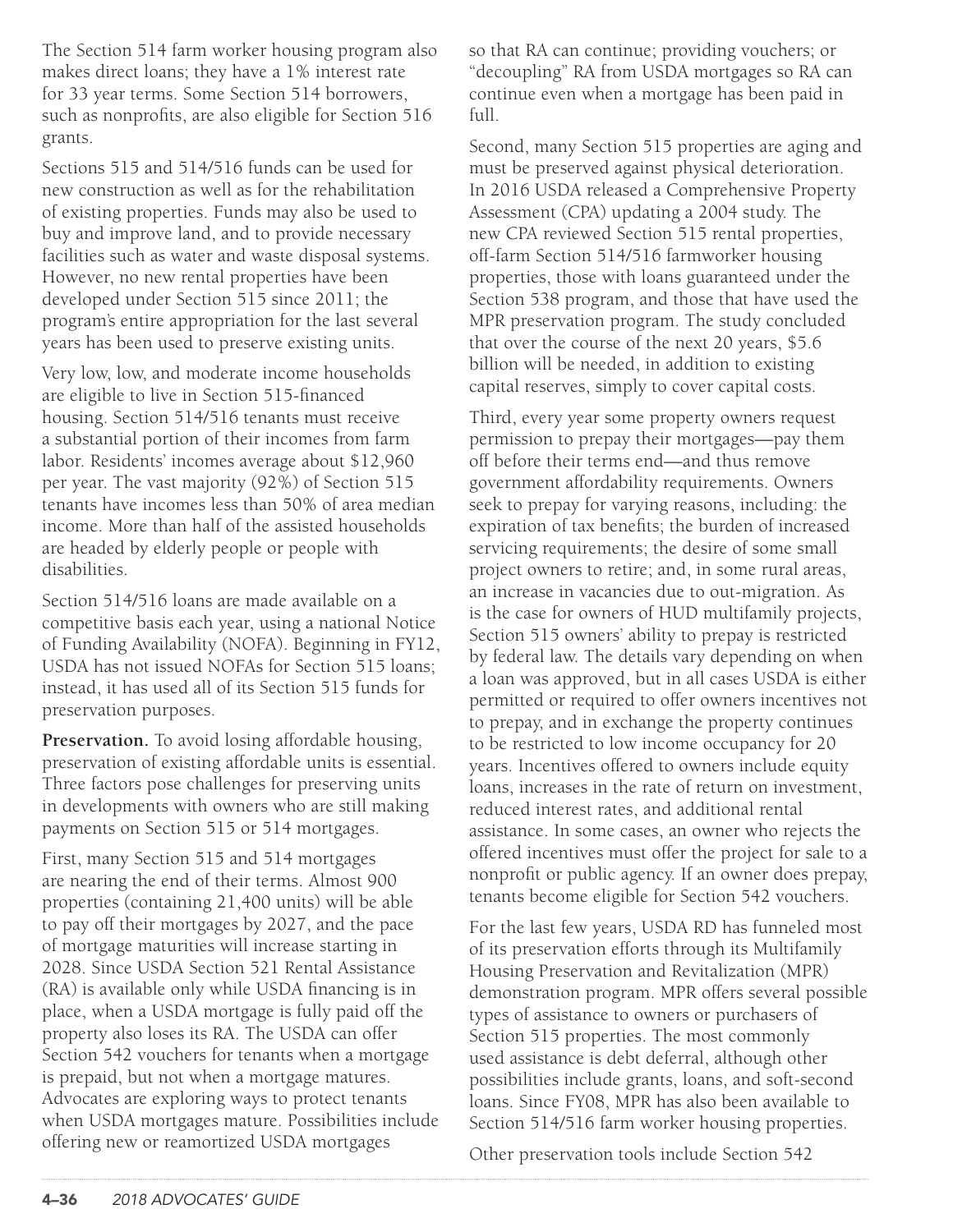tenant vouchers, which can be provided to tenants who face higher rents when their buildings leave the Section 515 program because of mortgage prepayments. For several years, ending in FY11, Congress also funded a Preservation Revolving Loan Fund program, which used intermediaries to make loans to owners or purchasers who sought to preserve rural rental properties.

### FUNDING

The Section 515 program, which received about \$115 million in annual appropriations in the early 2000s and has been cut repeatedly, was funded at \$28.4 million in FY14, FY15, and FY16, and \$35 million in FY17. Section 514 received \$28.9 million in FY14, \$28.6 million in FY15, \$28.9 million in FY16, and \$23.9 million in FY17. Section 516 was funded at \$8.3 million in FY14, FY15, FY16, and FY17.

The MPR preservation program received \$20 million in FY14, \$17 million in FY15, and \$22 million in both FY16 and FY17. The Preservation Revolving Loan Fund has not been funded since FY11.

Funding for the Section 521 RA program was a major concern for appropriators and supporters beginning with sequestration in FY13, but in FY16 USDA instituted a new way of calculating RA renewal costs that seems to have resolved difficulties in figuring out how much is needed. The program's cost just to renew expiring contracts usually rises annually. In FY14 for the first time RA's appropriation topped \$1 billion. It was \$1.11 billion in FY14, \$1.09 billion in FY15, \$1.39 billion in FY16, and \$1.4 billion in FY17.

Changes to reduce RA costs and to improve USDA's rental housing preservation process can be made by USDA without legislative changes by Congress. Making vouchers available for tenants in properties with expiring mortgages, or decoupling RA from USDA mortgages, does require congressional action. Over the next five years and beyond, RA costs will drop as USDA mortgages expire, but there will be corresponding increases in costs for alternatives such as USDA vouchers, HUD vouchers, or assistance to those who become homeless.

# FORECAST FOR 2018

Maintaining funding levels for the rural housing programs, like other non-defense discretionary

programs, is likely to be a major challenge in 2018. The administration has not demonstrated support for rural housing – its FY17 budget called for the elimination of the Section 515, 514/516, and MPR programs, and it has replaced the previous USDA Under Secretary for Rural Development with an Assistant to the Secretary, a position with far less authority in the department. The Senate's agriculture appropriations bill for FY18 would require restoring the Under Secretary position, but the House bill does not include the same provision.

It is also possible that Congress might consider moving the USDA rural housing programs to HUD, a change that has been suggested in the past because housing is such a minor part of the Department of Agriculture. Although that is true, it is equally true that rural places are a minor part of HUD's housing programs. In addition, HUD does not have a field office structure as extensive as USDA's, nor does HUD have recent experience operating direct loan programs, several of which are included among the rural programs.

# TIPS FOR LOCAL SUCCESS

Activity related to USDA's Section 515 program now focuses on preservation of existing units. Preservation means either renovating a property or keeping it affordable for low income tenants, or both. Local rural housing organizations can help with preservation in both senses by helping owners who want to leave the program (including those whose mortgages are expiring) find ways to do so without changing the nature of their properties. Often, this means purchasing the property and refinancing to obtain sufficient proceeds to update and rehabilitate it.

# WHAT TO SAY TO LEGISLATORS

Advocates should speak with their Members of Congress and urge them to:

- Maintain funding for all USDA rural housing programs (do not reduce funding for other programs in order to shift funds to Section 521 RA).
- Continue to provide enough funding to renew all Section 521 RA contracts.
- Work with USDA RD to find positive ways to reduce Section 521 costs through energy efficiency measures, refinancing USDA